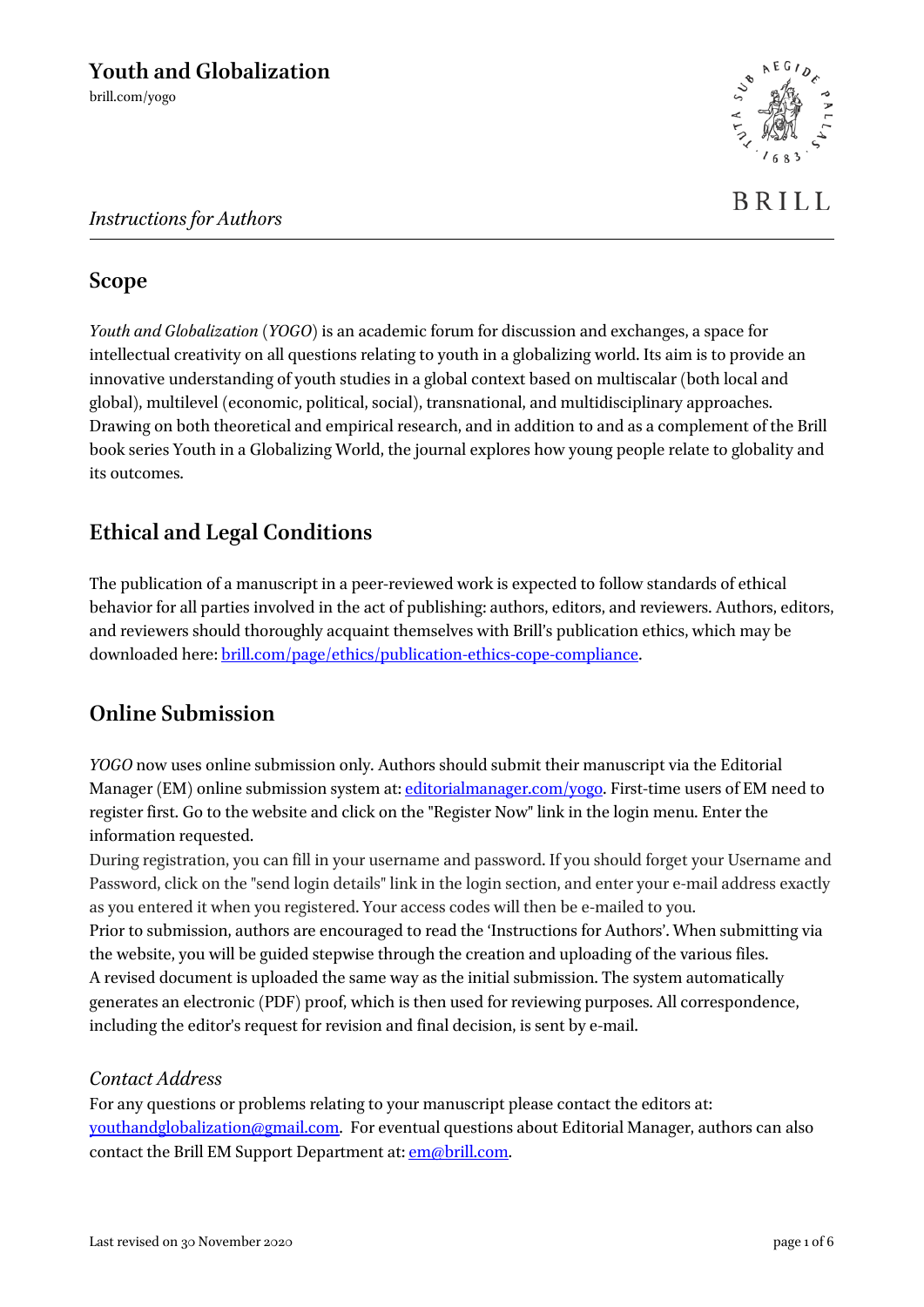brill.com/yogo



## *Instructions for Authors*

### *Double-blind Peer Review*

*Youth and Globalization* uses a double-blind peer review system, which means that manuscript author(s) do not know who the reviewers are and that reviewers do not know the names of the author(s). When you submit your article via Editorial Manager, you will be asked to submit a separate title page that includes the full title of the manuscript, the names and complete contact details of all authors, the abstract, keywords, and any acknowledgement texts. This page will not be accessible to the referees. All other files (manuscript, figures, tables, etc.) should not contain any information concerning author names, institutions, etc. The names of these files and the document properties should also be anonymized.

# **Submission Requirements**

### *Language*

*Youth and Globalization* publishes articles in English. Contributions should be grammatically correct and in good literary style. All spelling should be consistent.

### *Font*

Ordinary Roman style text Arial and Times New Roman that come with Microsoft Windows are fine. For extended characters, authors should ensure that they use a Unicode friendly font such as the Brill [\(brill.com/about/brill-fonts\)](http://www.brill.com/about/brill-fonts).

### *Unicode and Non-Roman Fonts*

The Editors request the use of Unicode fonts only.

Updated versions of Times New Roman in Microsoft Windows contain Greek and Hebrew Unicode fonts. The Society of Biblical Literature has produced Hebrew and Greek Unicode fonts. The Hebrew comes with keyboard driver. They are available at [sbl-site.org/Resources/Resources\\_BiblicalFonts.aspx.](http://www.sbl-site.org/Resources/Resources_BiblicalFonts.aspx) If you have any questions about fonts or any other issue, please contact the editor.

### *Length*

*Youth and Globalization* invites contributions from scholars and advanced researchers that promote dialog in a way that resonates with academics, practitioners, policy-makers, and students as well as the general reader. The journal publishes peer-reviewed articles (9,000 words maximum), book reviews (up to 1,200 words), and interviews/conversations (not to exceed 2,500 words). Normally, manuscripts should not exceed thirty pages in length.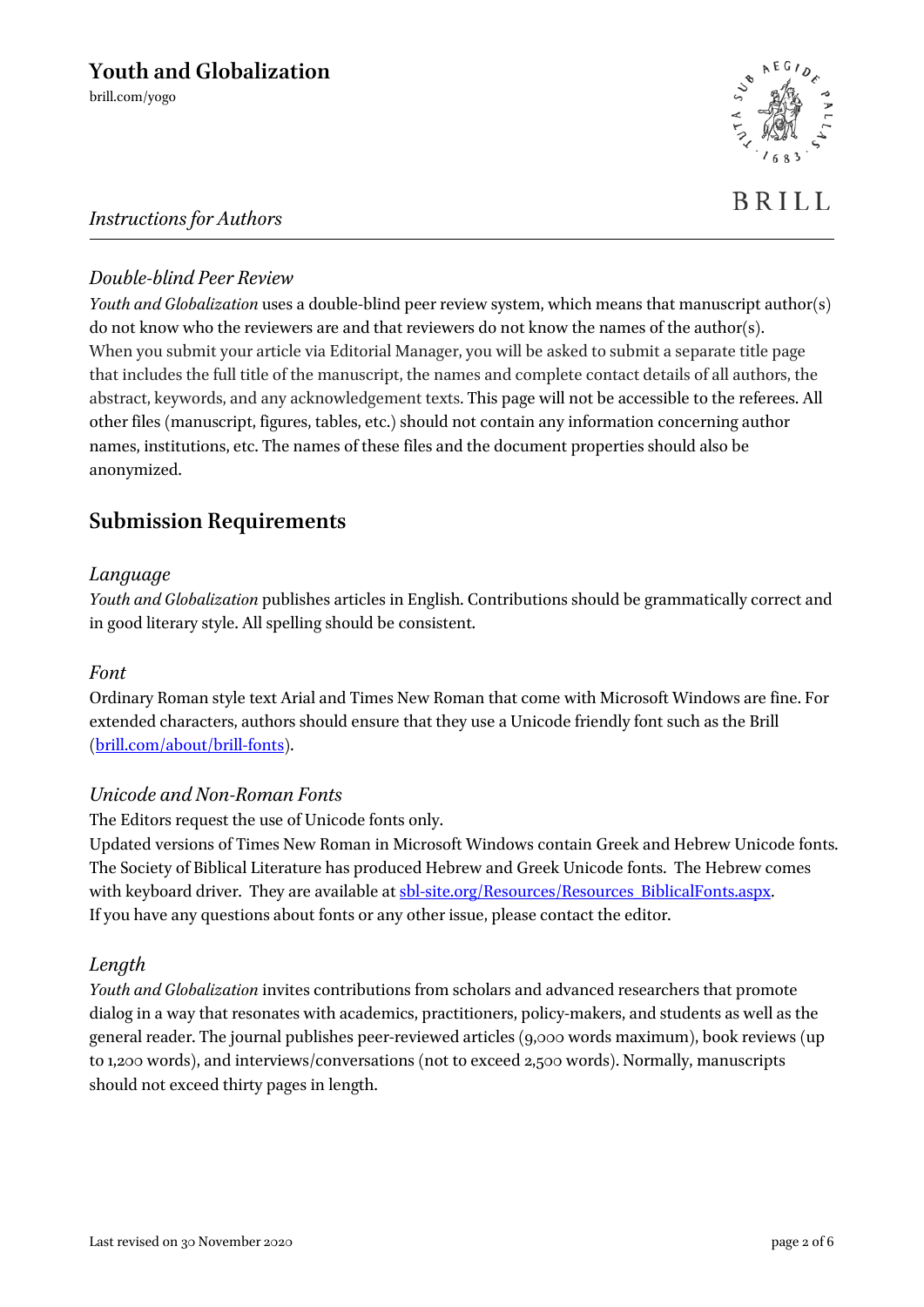**BRILL** 

### *Instructions for Authors*

## **Manuscript Structure**

### *Abstract and Keywords*

All manuscripts should be accompanied by an abstract in English of no more than 150 words and a list of no more than six or seven keywords.

*Headings* **The First Level Heading** *The Second Level Heading*

### *References*

The journal uses in text citations and a reference list at the end of the article.

### *In Text Citations*

Please use the forms (Author, 2021); (Author & Author, 2021); (Author et al., 2021); Author (2021).

### *General Notes*

- Do not use dashes for repeated author names.
- Capitalization of titles in both headline-style or sentence-style is allowed. Please follow the same capitalization style as in the original title.
- Reverse italics in titles are permitted when applicable.
- The Reference List should be presented in roman script. Use a transcribed version of the reference where necessary. The original script can be included within square brackets.

### *Book*

Author, A.A., and Author, B. (2021). *The Title of the Book*. Location: Publisher. Author, A.A., and Author, B. (2021). *The Title of the Book*. Location: Publisher, pp. 1–10. Author, A., and Author, B. (2021). *The Title of the Book*. 6<sup>th</sup> ed. Location: Publisher.

### *Edited Book*

Editor, A., ed. (2021). *The Title of the Book*. Location: Publisher, pp. 1–10. Editor, A.A., and Editor, B., eds. (2021). *The Title of the Book*. Location: Publisher, pp. 1–10.

### *Book without Author*

*The Title of the Book* (2021). Location: Publisher.

*Book by a Corporate Author or Organization* Organization Name (2021). *The Title of the Book*. Location: Publisher.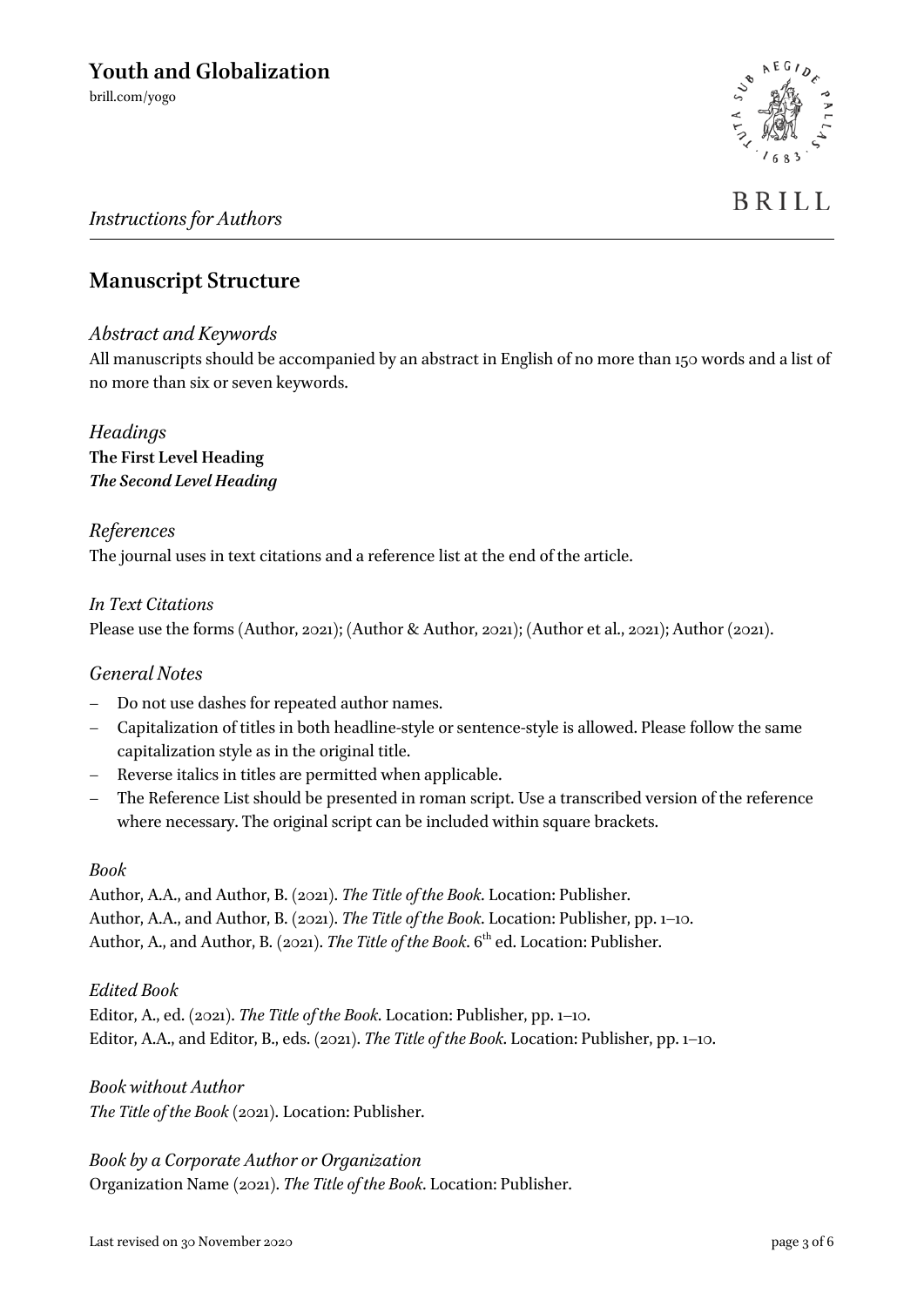brill.com/yogo

## *Instructions for Authors*

### *Chapter in Edited Volume*

- Author, A., and Author, B.B. (2021). The Title of the Article. In: A. Editor, ed., *The Title of the Book,*  Location: Publisher, pp. 1–10.
- Author, A., and Author, B. (2021). The Title of the Article. In: A. Editor and B. Editor, eds., *The Title of the Book,* Location: Publisher, pp. 1–10.
- Author, A., and Author, B. (2021). The Title of the Article. In: *Proceedings of the Xth International Conference on Something 2017,* Location: Publisher, pp. 1–10.

### *Multi-Volume Work (as a Whole)*

Editor, A., ed. (2021). *The Title of the Work*. (2 vols). Location: Publisher. Author, A. (2021). *The Title of the Work*. (2 vols). Location: Publisher.

### *Multi-Volume Work (Specific Volume)*

Editor, A., ed. (2021). *The Title of the Work, Volume 2*. Location: Publisher, pp. 1–10. Author, A. (2021). *The Title of the Work, Volume 2*. Location: Publisher, pp. 1–10.

### *Journal Article*

Author, A.A., Author, B., and Author, C. (2021). The Title of the Article. *Journal Title* 70 (1), pp. 1–10. Author, A. (2021). The Title of the Article. *Journal Title* 70, pp. 1–10.

### *Pre–published Journal Article*

Author, A.A., Author, B., and Author, C. (2021). The Title of the Article. *Journal Title*, pp. 1–10. DOI 10.1163/1234567X–12345678.

### *Forthcoming Work*

Author, A. (forthcoming 2021). The Title of the Journal article. *Journal Title*, 1–10. Author, A. (forthcoming). The Title of the Journal article. *Journal Title*, 1–10. Author, A. (forthcoming). *The Title of the Book*. Location: Publisher.

### *Dissertation or Thesis*

Author, A. (2021). *The Title of the Thesis*, Dissertation, Department, University. Author, A. (2021). *The Title of the Thesis*, Degree Thesis, Department, University.

*Newspaper Article*

Author, A. (2021). The Title of the Article. *The Newspaper,* June 24, p. 1.

*Other-Language Work with Translated Title Included* Author, A. (2021). *De titel van het boek* [*The title of the book*]. Location: Publisher.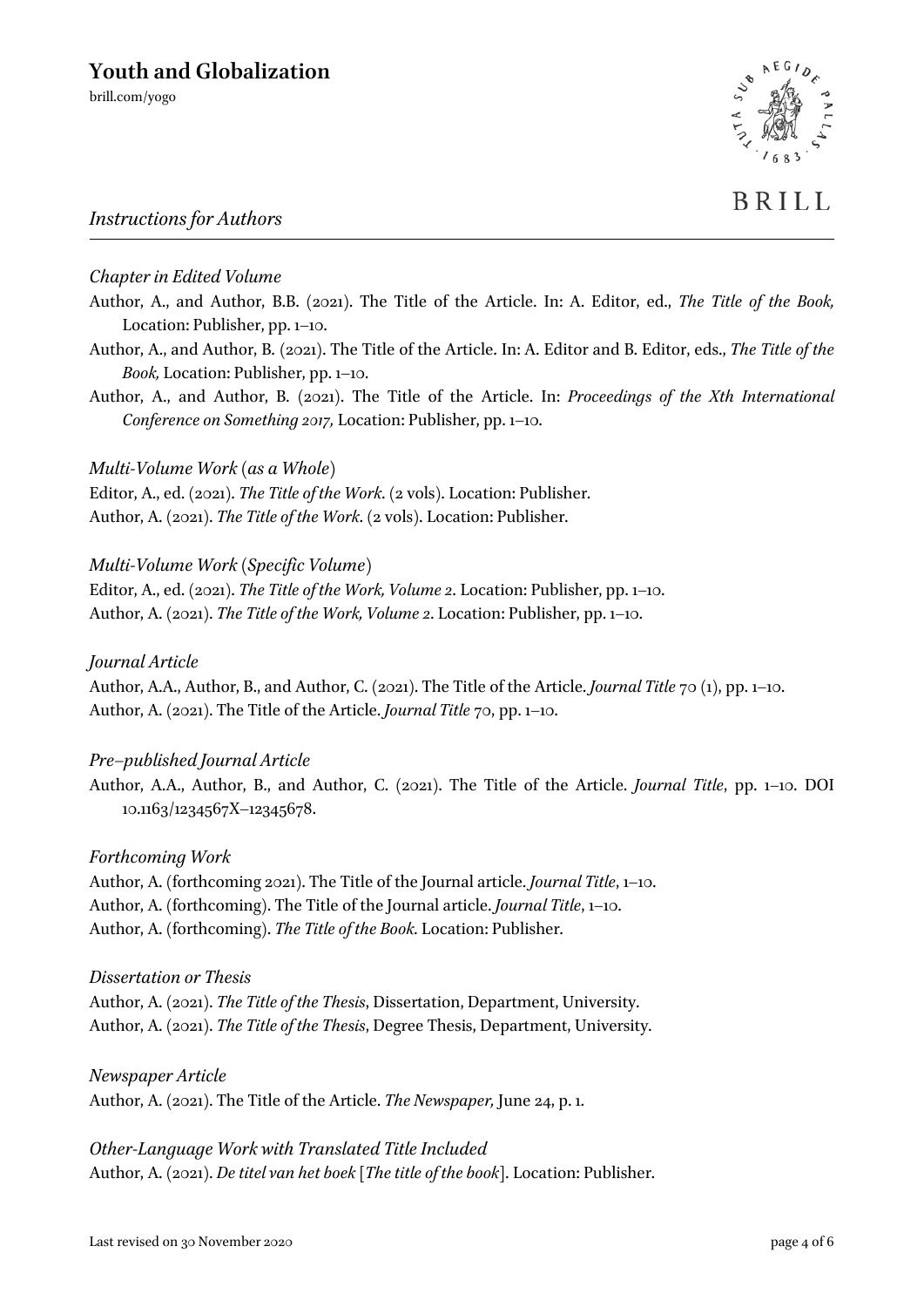*Instructions for Authors* 



Author, A. (2021). De titel van het artikel [The title of the article]. *Journal Title* 70 (1), pp. 1–10.

## *Work in Non-Roman Script*

Author, A. (2021). *Nazvaniye knigi* [*Название книги*]. Location: Publisher. Author, A. [Автор, А.]. (2021). *Nazvaniye knigi* [*Название книги*]. Location: Publisher. Author, A. [Автор, А.]. (2021). "Nazvaniye stat'i zhurnala" [Название статьи журнала]. *Nazvaniye zhurnala* [*Название журнала*] 70 (1), pp. 1–10.

### *Translated Work*

Author, A. (2021). *The Title of the Book*. Translated by A. Translator. Location: Publisher. Author, A. (2021). The Title of the Article. Translated by A. Translator. *Journal Title* 70 (1), pp. 1–10.

# **Publication**

## *Proofs*

Upon acceptance, a PDF of the article proofs will be sent to authors by e-mail to check carefully for factual and typographic errors. Authors are responsible for checking these proofs and are strongly urged to make use of the Comment & Markup toolbar to note their corrections directly on the proofs. At this stage in the production process, only minor corrections are allowed. Alterations to the original manuscript at this stage will result in considerable delay in publication and, therefore, are not accepted unless charged to the author. Proofs should be returned promptly.

# *E-Offprints*

A PDF file of the article will be supplied free of charge by the publisher to authors for personal use. Brill is a RoMEO yellow publisher.

The Author retains the right to self-archive the submitted (pre-peer-review) version of the article at any time. The submitted version of an article is the author's version that has not been peer-reviewed, nor had any value added to it by Brill (such as formatting or copy editing). The Author retains the right to selfarchive the accepted (peer-reviewed) version without any embargo period. The accepted version means the version which has been accepted for publication and contains all revisions made after peer reviewing and copy editing, but has not yet been typeset in the publisher's lay-out. The publisher's lay-out must not be used in any repository or on any website [\(brill.com/resources/authors/publishing](http://www.brill.com/resources/authors/publishing-books-brill/self-archiving-rights)[books-brill/self-archiving-rights\)](http://www.brill.com/resources/authors/publishing-books-brill/self-archiving-rights).

# **Consent to Publish**

## *Transfer of Copyright*

By submitting a manuscript, the author agrees that the copyright for the article is transferred to the